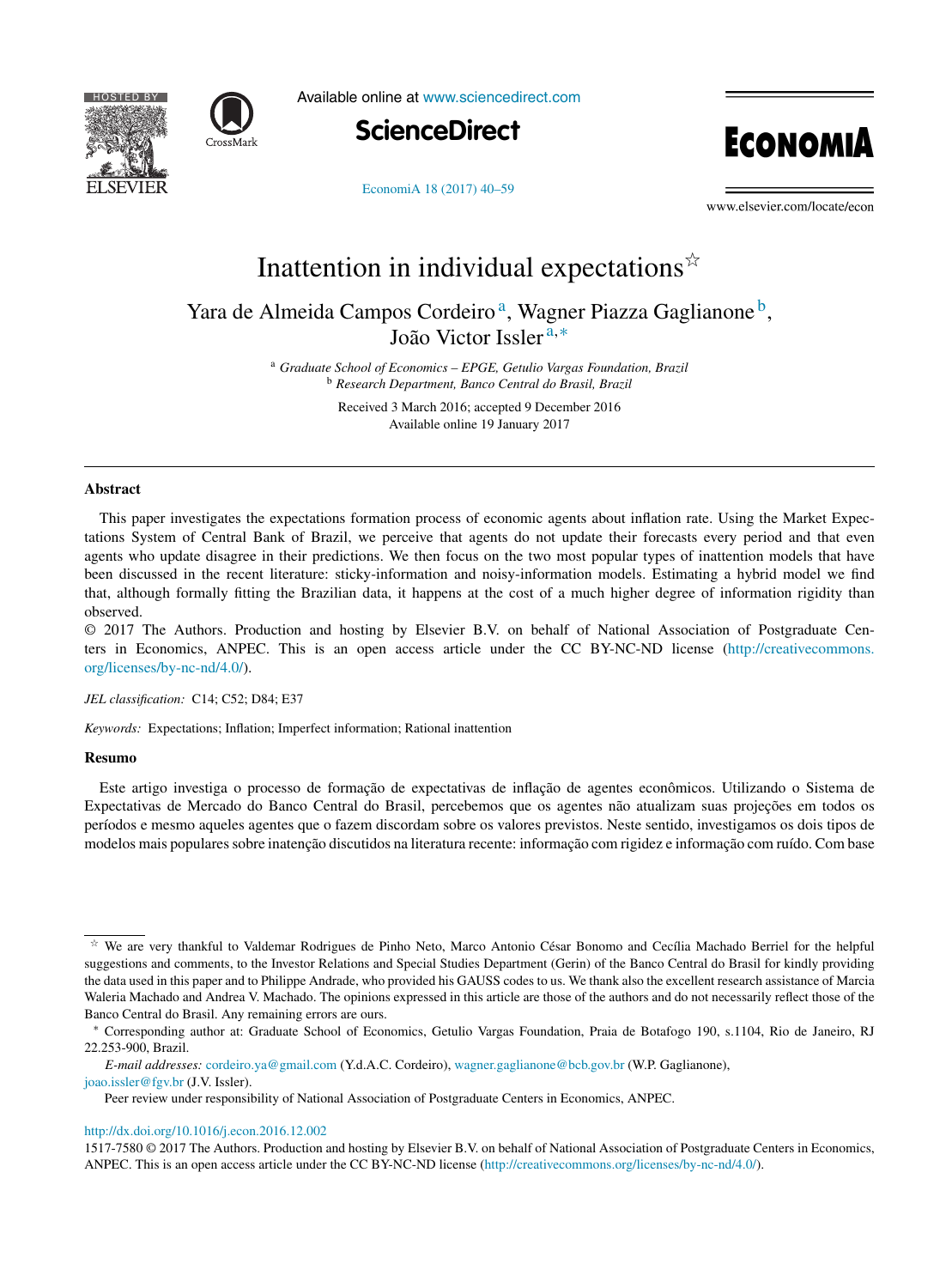na estimação de um modelo híbrido, concluímos que, embora formalmente o modelo seja capaz de se ajustar aos dados brasileiros, tal resultado ocorre ao custo de um grau muito maior de rigidez informacional do que o observado.

© 2017 The Authors. Production and hosting by Elsevier B.V. on behalf of National Association of Postgraduate Centers in Economics, ANPEC. This is an open access article under the CC BY-NC-ND license ([http://creativecommons.](http://creativecommons.org/licenses/by-nc-nd/4.0/) [org/licenses/by-nc-nd/4.0/\)](http://creativecommons.org/licenses/by-nc-nd/4.0/).

Palavras-chave: Expectativas; Inflação; Informação imperfeita; Inatenção racional

#### **1. Introduction**

The expectations formation process of economic agents about macroeconomic variables has long been one of the most debated questions in macroeconomics. Nevertheless remains an open question how expectations are formed, and how best to model it. In much classical theory, there is no room for disagreement in expectations, since it is usually assumed that all agents form expectations conditional on a common information set. However if not everyone has the same expectations and the information frictions are large and economically significant, the degree of information rigidity may have significant implications for macroeconomic dynamics and optimal policy.

What we aim to do is related to the recent empirical work trying to determine the nature of the expectations formation process. Rational expectations models with information frictions such as [Mankiw](#page--1-0) [and](#page--1-0) [Reis](#page--1-0) [\(2002\),](#page--1-0) [Reis](#page--1-0) [\(2006a,b\),](#page--1-0) [Sims](#page--1-0) [\(2003\)](#page--1-0) and [Woodford](#page--1-0) [\(2003\)](#page--1-0) have been associated to agents' inattention to new information, due to costs of collecting and processing information. These models have the key advantage of parsimoniously explaining some patterns of individual expectations observed in the data – such as disagreement across forecasters and predictable forecast errors – that are conflicting with the standard hypothesis of perfect information.

The sticky-information models proposed by [Mankiw](#page--1-0) and Reis (2002) and Reis (2006a,b) are based on the assumption that the agents do not have access to information instantly. In [Mankiw](#page--1-0) and Reis (2002), for instance, it is assumed that the acquisition of information follows a Poisson processin which, at each date, agentsface a given and constant probability λ of being able to get new information. Nevertheless, once agents update their information set, they obtain perfect information and form expectations rationally. Thus we refer to  $\lambda$  as the attention degree for the sticky-information model and  $(1 - \lambda)$  can be seen as the degree of information rigidity.

The infrequent update implies that, each period, only a fraction of the agents has access to the latest macroeconomic news and the expectations and actions of those who did not update their information sets continue to be based on their old information. As a result, agents who updated their information sets in the same period must make the same forecasts and agents who did not have access to new information should not revise their last prediction.

On the other hand, in the noisy-information models developed by [Sims](#page--1-0) [\(2003\)](#page--1-0) and [Woodford](#page--1-0) [\(2003\),](#page--1-0) although agents continuously track variables and update their information set, they only observe noisy signals about the true state. As agents know they have an imperfect access to the news they get at each period, they do not completely pass it onto their forecast. More precisely, forecasts are a weighted average of the new and the previous information received, so the weight on previous beliefs is taken as the degree of information rigidity.

Following [Andrade](#page--1-0) [and](#page--1-0) [Le](#page--1-0) [Bihan](#page--1-0) [\(2013\),](#page--1-0) we will focus on these two most popular types of inattention models that have been discussed in the recent literature: sticky-information and noisy-information models. The model – developed by these authors – is a hybrid one: it assumes that, at each date, every forecaster faces a given probability of being able to update his information set and that, when updating, he gets a noisy perception of the state of the economy. The model is then estimated by a Minimum Distance Estimation (MDE) procedure, which allows us to test if the model is capable of quantitatively fitting the data, particularly the forecast errors and the disagreement among forecasters.

As far as we know, we are one of the first authors to use expectations data on inflation in Brazil in order to try to model it based on inattention models.<sup>1</sup> As the response of agents to macroeconomic dynamics is strongly impacted by the way individual expectations are formed, modeling the expectations formation process is important for better conduct of economic policy and better understanding its implications. An advantage over [Andrade](#page--1-0) [and](#page--1-0) [Le](#page--1-0) [Bihan's](#page--1-0)

<sup>&</sup>lt;sup>1</sup> [Guillén](#page--1-0) [\(2008\)](#page--1-0) investigates a set of expectations theories using Brazilian data and concludes that the median inflation forecast is more likely to conform to the sticky-information theory.